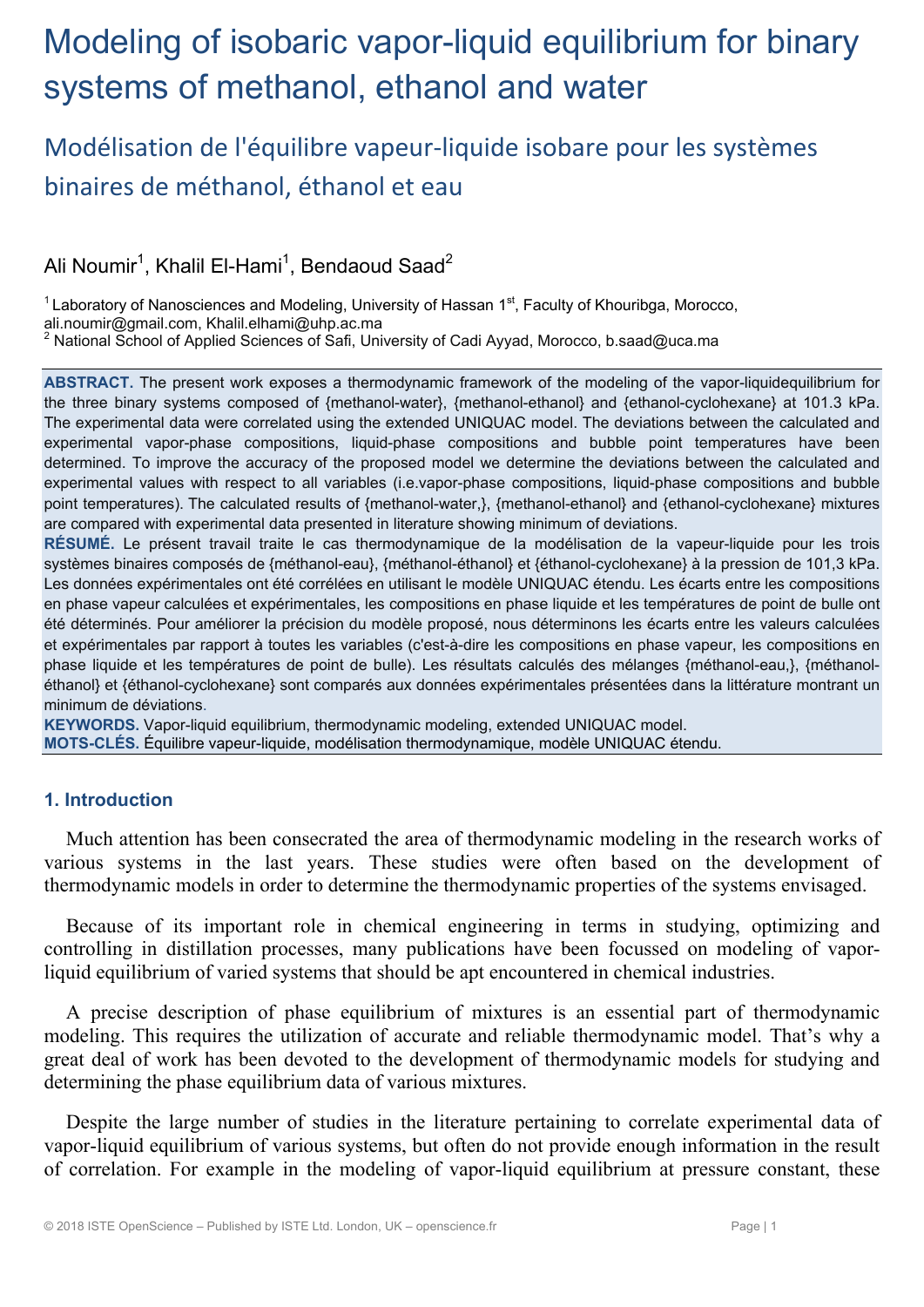works have been not donate the deviations with respect to all variables which are important for testing the accurate of the model used.

 In this work, we are interested for applying the Extended UNIQUAC model for modeling the isobaric vapor-liquid equilibrium for methanol-water, methanol-ethanol and ethanol-cyclohexane binary systems at 101.3 kPa, to study the performance of the model and comparing the obtained results with those of the literature. We signal that we have tried to determine the deviations with respect to all variables.

#### **2. The thermodynamic model**

We have used the Extended UNIQUAC that composed by combinatorial and residual terms. As we have in our study nonelectrolyte systems, only the short-range interactions are tacked into account.

The activity coefficient of combinatorial term of component (i) is:

$$
\ln \gamma_i^{Com} = \ln \left( \frac{\varphi_i}{x_i} \right) - \frac{\varphi_i}{x_i} + 1 - \frac{z}{2} q_i \left[ \ln \left( \frac{\varphi_i}{\theta_i} \right) - \frac{\varphi_i}{\theta_i} + 1 \right]
$$
 [1]

The activity coefficient of residual term of component (i) is

$$
\ln \gamma_i^{\text{Res}} = q_i \left[ 1 - \ln \left( \sum_j \theta_j \psi_{j i} \right) - \sum_j \frac{\theta_j \psi_{ij}}{\sum_j \theta_l \psi_{1 j}} \right]
$$
 [2]

Z=10 is the co-ordination number,  $x_i$  is the mole fraction,  $\varphi_i$  and  $\varphi_i$  are respectively volume and surface area fractions of component (i).  $r_i$  and  $q_i$  are respectively volume and surface area parameters of component (i)

$$
\varphi_i = \frac{r_i x_i}{\sum_k r_k x_k} \qquad \theta_i = \frac{q_i x_i}{\sum_k q_k x_k} \tag{3}
$$

The interaction parameter  $\psi_{ii}$  is given by:

$$
\Psi_{ji} = \exp\left(-\frac{\Delta u_{ji}}{RT}\right) \tag{4}
$$

The activity coefficient of component (i) is:

$$
ln\gamma_i = ln\gamma_i^{Com} + ln\gamma_i^{Res}
$$

#### **3. Results and discussion**

As cited previously, we have used the Extended UNIQUAC model. The experimental data reported in the literature for the three binary systems were correlated to adjust the interaction parameters. Table 1 and 2 summarize the Antoine coefficients and the structural parameters, respectively.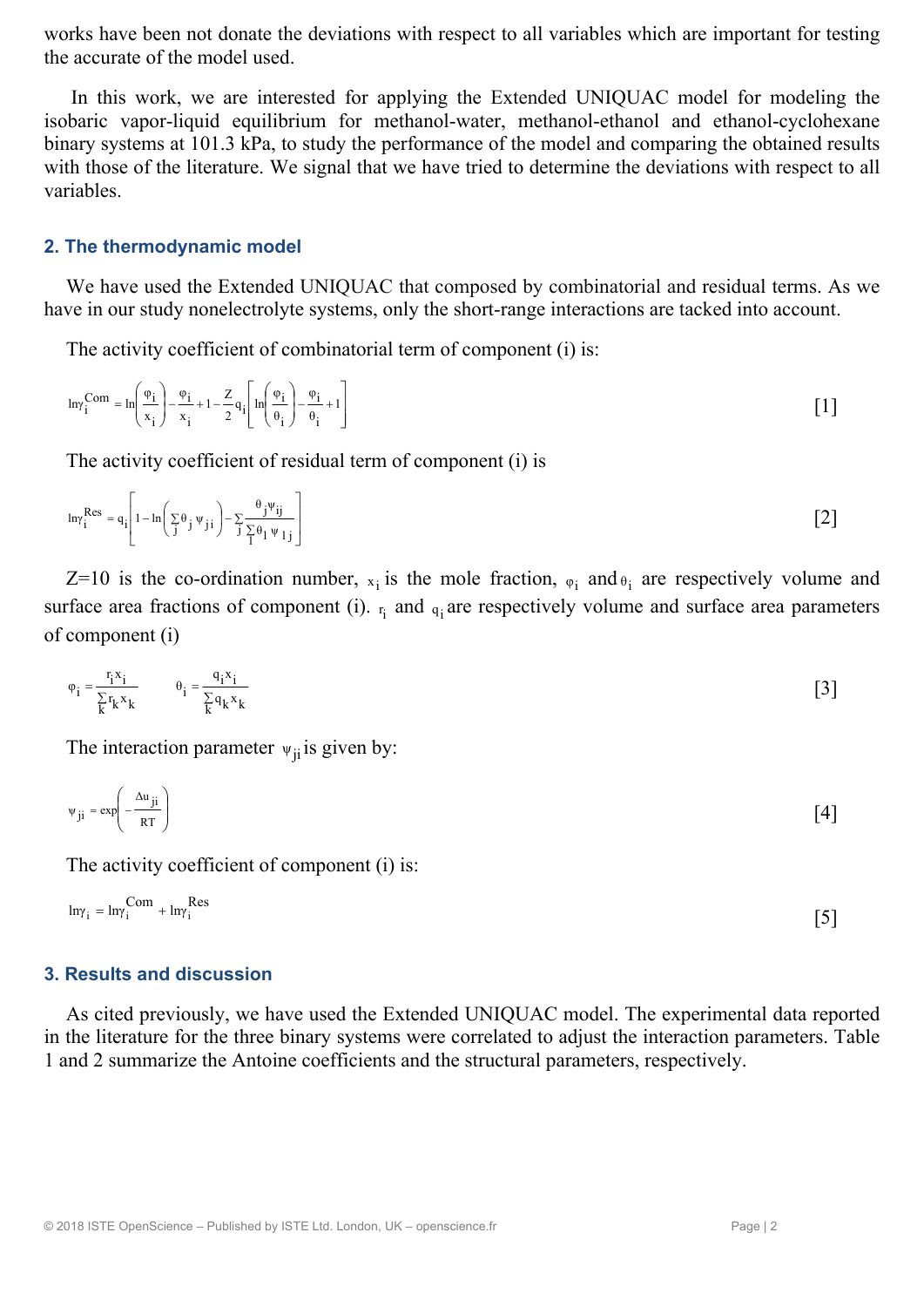| <b>Components</b> | A    | В       | C        | <b>References</b> |
|-------------------|------|---------|----------|-------------------|
| Water             | 7.19 | 1730.63 | $-39.72$ | <b>[KUR 93]</b>   |
| <b>Methanol</b>   | 7.20 | 1582.27 | $-33.42$ | <b>[KUR 93]</b>   |
| <b>Ethanol</b>    | 7.28 | 1623.22 | $-44.17$ | <b>KUR 931</b>    |
| Cyclohexane       | 6.85 | 1206.47 | 223.13   | [CUI 04]          |

**Table 1.** *Antoine coefficients*

| <b>Components</b> | r    | q    | <b>References</b> |  |  |
|-------------------|------|------|-------------------|--|--|
| Water             | 0.92 | 1.40 | [AND 78]          |  |  |
| <b>Methanol</b>   | 1.43 | 1.43 | [AND 78]          |  |  |
| <b>Ethanol</b>    | 2.11 | 1.97 | [AND 78]          |  |  |
| Cyclohexane       | 3.97 | 3.01 | <b>[CHE 14]</b>   |  |  |

| Table 2. UNIQUAC structural parameters |  |  |  |  |  |
|----------------------------------------|--|--|--|--|--|
|----------------------------------------|--|--|--|--|--|

The interaction parameters of methanol-water and methanol-ethanol binary systems were obtained by applying the model to vapor-liquid equilibrium data reported in [KUR 93]. The reported data in [KUA 63] are used to determine the interaction parameters for ethanol-cyclohexane binary system. The minimization of the Following function was carried out by the numerical method in [MOR 78] to adjust the interaction parameters for the studied binary systems.

$$
\text{of } = \sum_{i=1}^{N} \left[ \left( T^{\text{cal}} - T^{\text{exp}} \right)^2 \right] \tag{6}
$$

Table 1 presents the obtained interaction parameters. In table 4, the mean absolute deviations between the experimental data and the calculated ones in this work. For a better representation of the experimental data, we have tacked into account to determine the mean absolute deviations with respect to all variables. As can be seen from table 4, the deviations between the calculated values and experimental data are small.

| <b>Systems</b>          | interaction parameters |                            |  |  |  |  |
|-------------------------|------------------------|----------------------------|--|--|--|--|
|                         | $\psi_{ii}$            | $\mathsf{v}_{\mathbf{ii}}$ |  |  |  |  |
| Mehanol-Water           | 9.27                   | 18.54                      |  |  |  |  |
| <b>Methanol-Ethanol</b> | 10.38                  | 20.76                      |  |  |  |  |
| Ethanol-cyclohexane     | 13.90                  | 27.81                      |  |  |  |  |

**Table 3.** *UNIQUAC interaction parameters*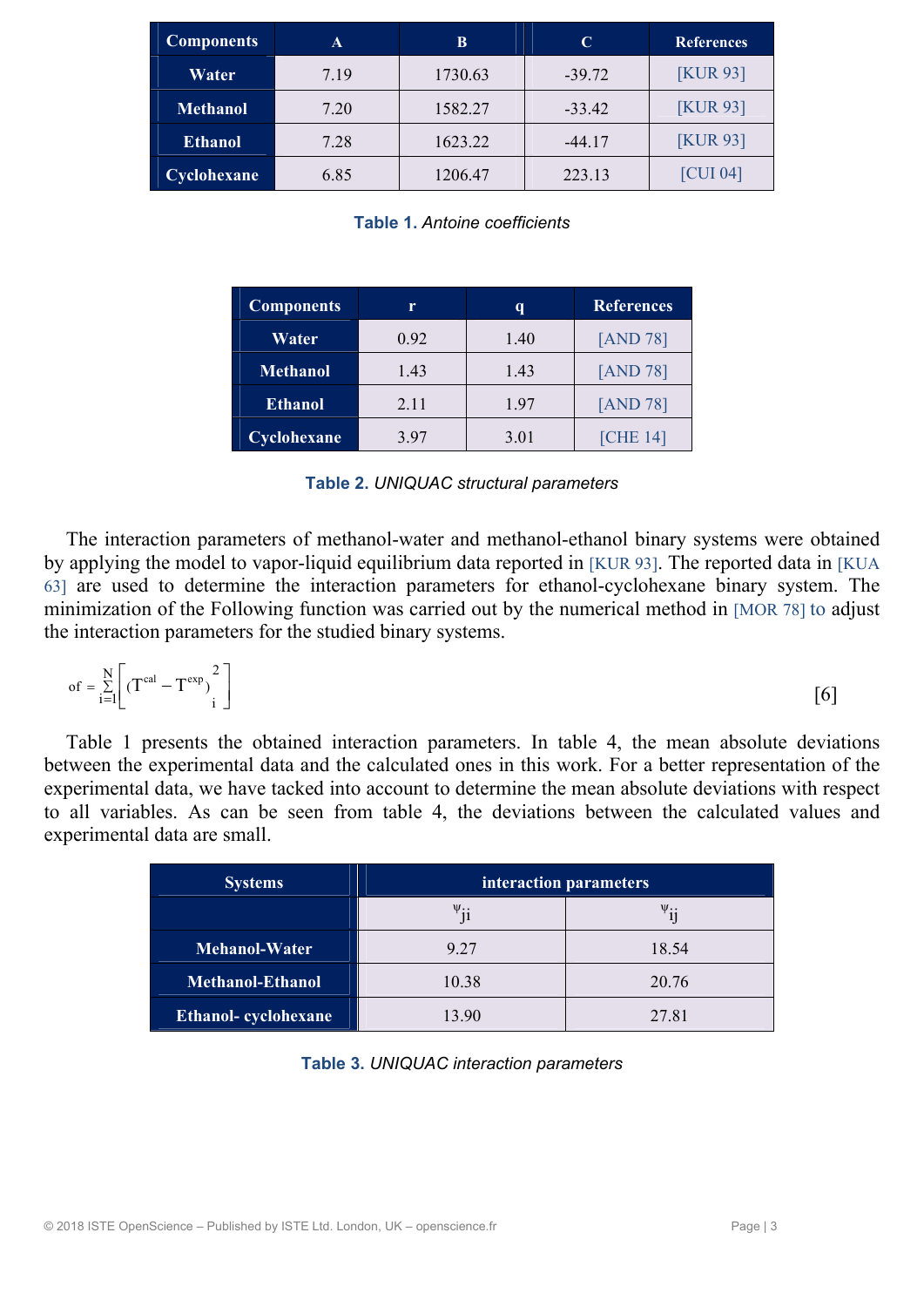

**Figure 1.** *Temperature-composition diagram for methanol(1)-water(2) binary system at 101.3kPa*



**Figure 2.** *Temperature-composition diagram for methanol(1)-ethanol(2) binary system at 101.3kPa* 

| <b>Authors</b>           | <b>K.KURIHARA</b><br>et al [ $KUR 93$ ] |                    | Our study      |              | <b>S.KOBUCHI</b><br>et al $[KOB 11]$ |                |              |                           |              |
|--------------------------|-----------------------------------------|--------------------|----------------|--------------|--------------------------------------|----------------|--------------|---------------------------|--------------|
| Binary systems $(1)-(2)$ | $\Delta T^a$                            | $\Delta y_1^{\ b}$ | $\Delta x^c_1$ | $\Delta T^a$ | $\Delta y_1^{\ b}$                   | $\Delta x^c_1$ | $\Delta T^a$ | $\Delta y_1^{\mathrm{b}}$ | $\Delta x^c$ |
| <b>Methanol-Water</b>    | 0.18                                    | 0.008              |                | 0.002        | 0.00007                              | 0.0002         |              |                           |              |
| <b>Methanol-Ethanol</b>  | 0.04                                    | 0.005              |                | 0.003        | 0.0009                               | 0.0004         |              |                           |              |
| Ethanol-Cyclohexane      |                                         |                    |                | 0.0029       | 0.0007                               | 0.00035        | 0.3          | 0.01                      |              |

**Tableau 4.** *Mean absolute deviations between the calculated and experimental data of vapor-phase mole fractions, liquid-phase mole fractions and equilibrium temperatures* 

$$
\Delta T^{a} = \frac{\sum_{k} \left| T_{expt} - T_{calc} \right|_{k}}{N}
$$
 
$$
\Delta x_{i}^{c} = \frac{\sum_{k} \left| x_{i,expt} - x_{i,calc} \right|_{k}}{N}
$$